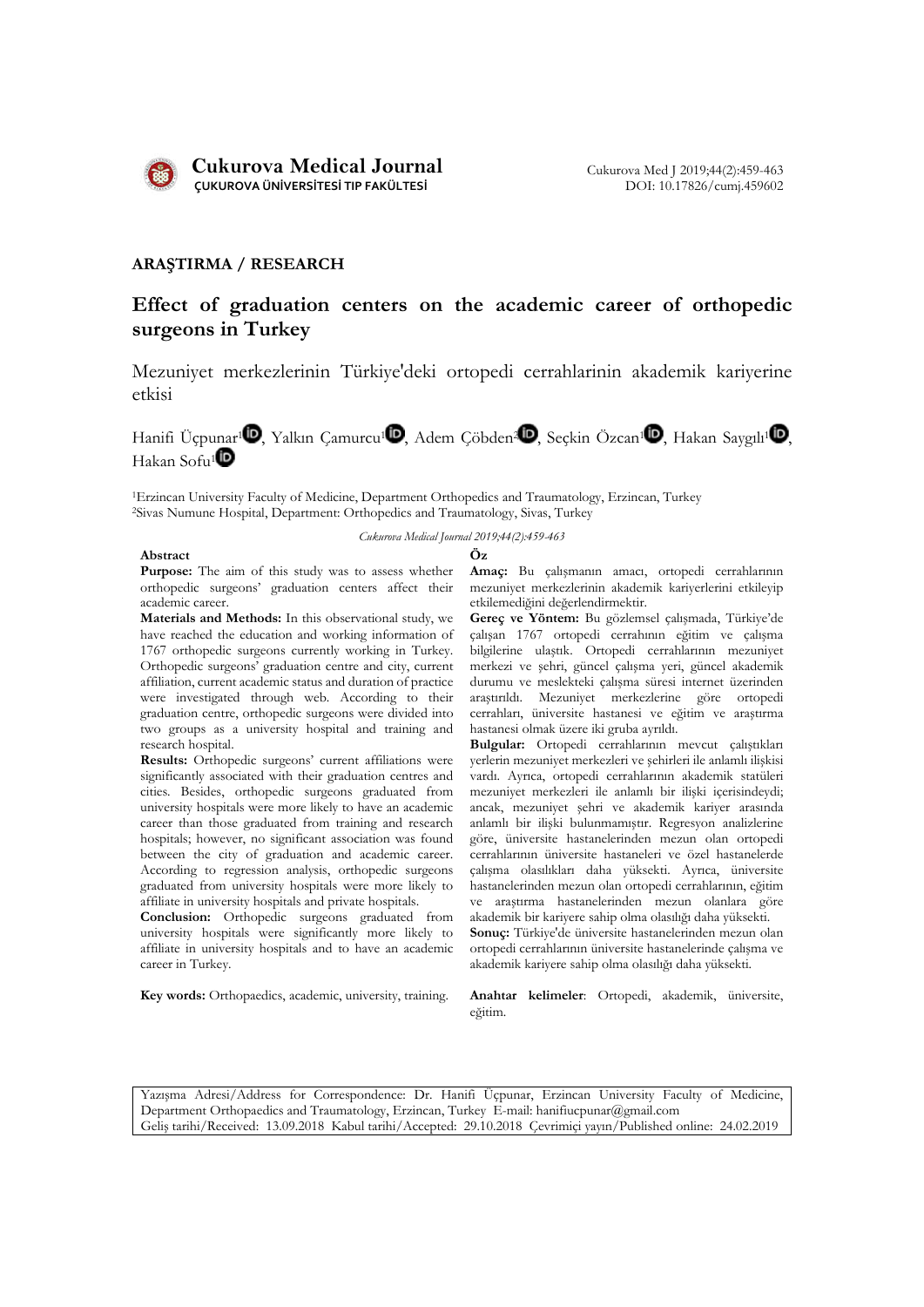#### INTRODUCTION

In Turkey, orthopedics and traumatology department was founded together with paediatric surgery in late 1800s, and later established as a separate academic department. From Akif Sakir Sakar, the first resident of orthopedics and traumatology, to date; many orthopedic surgeons were graduated from various universities as well as training and research hospital clinics<sup>1</sup>. Orthopedics and traumatology departments were first founded in Istanbul, Ankara, and Izmir, which are the biggest cities of Turkey. Then, these clinics were founded at training and research hospitals in the same cities. In the early years, the specialty of orthopedics and traumatology was done only in universities. Orthopedics and traumatology clinics have done their own examinations for the recruitment of research assistants. However, in 1987, for the first time by the "Tıpta Uzmanlık Sınavı (TUS)'', the research assistants were admitted to the clinics with a central examination. Unlike assistant education, even now, the criteria for the recruitment of academic staff are not the central examinations but the specific requirements of the universities. Over the years, training and research hospitals have gained an academic environment as university hospitals. Today, number of orthopedics and traumatology residents at university clinics is close to those at training and research hospital clinics. Besides, with the foundation of "Sağlık Bilimleri University" in 2015, all training and research hospitals were gathered under the same roof.

Several factors influencing the decision for academic career after graduation have been investigated previously in the literature2-4. However, no study could be found reporting the effect of the training centre on the future academic career of orthopedic residents. The aim of this study was to assess whether orthopedic surgeons' graduation centre affect their academic career. We hypothesised that, orthopedic surgeons graduated from university hospitals may be more likely to have an academic career and academic affiliation than those graduated from training and research hospital.

### MATERIALS AND METHODS

This observational study was conducted by collecting data through web. We have reached the education and working information of 1767 orthopedic surgeons currently working in Turkey. Orthopedic

surgeons' graduation centres and cities as well as their current affiliation, current academic status and duration of practice were investigated through web. Surgeons graduated from the first eight biggest cities of Turkey, following as: Adana, Ankara, Bursa, Gaziantep, İstanbul, İzmir, Kayseri and Konya were included in the current study. The reasons of including first eight biggest cities of Turkey were: (1) to reach maximum number of sample size in similar educational institutions, (2) and to evaluate similar cities according to socio-economic level to avoid any other confounding factors. Orthopedic surgeons who had less than 2 years of practice were excluded from this study for eliminating the duration of "compulsory government service" of the doctors in Turkey to evaluate the current affiliation correctly.

According to their graduation centre, orthopedic surgeons were divided into two groups as university hospital and training and research hospital. Orthopedic surgeons' current affiliations were grouped into 4 categories as (1) government hospital, (2) training and research hospital, (3) university hospital, and (4) private hospital. Orthopedic surgeons with the current titles of assistant professor, associate professor and professor were grouped as academic degree and the others were grouped as nonacademic degree.

#### Statistical analysis

The comparison of two categorical data was performed by the Pearson Chi-Square test. Then, multinomial logistic regression analysis was performed to assess the association between the graduation centres and current affiliation.

#### RESULTS

The education and working information of 1767 orthopedic surgeons currently working in Turkey were investigated in this study. Eight hundred and forty-two of 1767 (48%) orthopedic surgeons were graduated from university hospitals and the remaining 925 (52%) were graduated from training and research hospitals. The mean duration of practice was  $16.4 \pm 9.8$  years for surgeons graduated from university hospital and  $14.8 \pm 7.9$  years for those graduated from training and research hospital. Three hundred and sixty-nine of 1767 (21%) orthopedic surgeons had an academic degree where as 1398 had no academic degree (79%).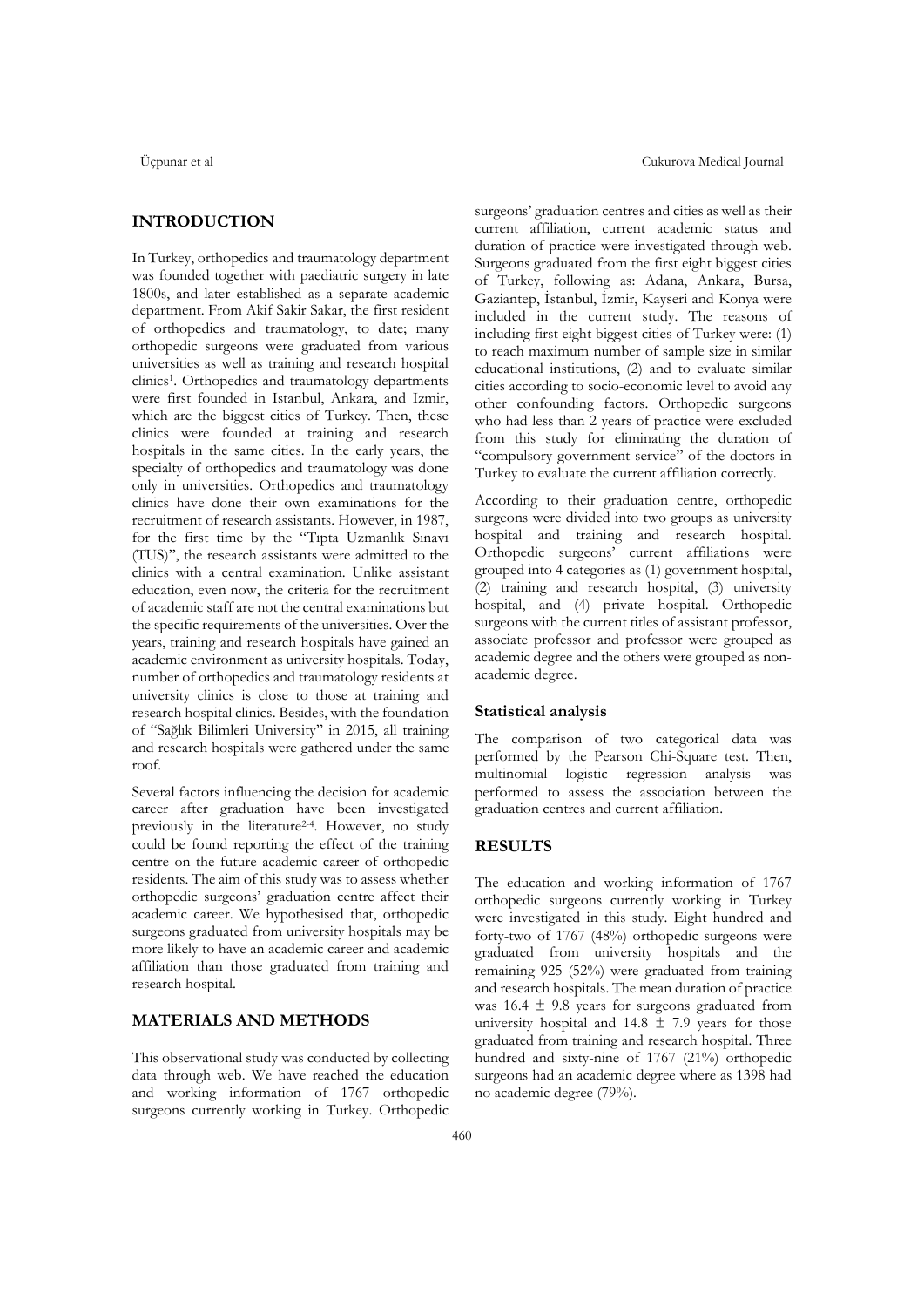Orthopaedic surgeons' current affiliations were significantly associated with their graduation centres and cities  $(p = 0.001$  and  $p = 0.001$ , respectively) (Figure 1). Besides, orthopedic surgeons graduated from university hospitals were significantly more likely to have an academic career than those who were graduated from training and research hospitals  $(p=0.001)$ ; however, no significant association was found between city of graduation and academic career ( $p=0.201$ ) (Figure 2).

According to regression analysis, orthopedic surgeons graduated from university hospital were significantly more likely to affiliate in university hospitals and private hospitals (p=<0.001 and p=<0.001, respectively). Besides, orthopedic surgeons graduated from Adana, Ankara, Bursa, İstanbul and İzmir were more likely to affiliate in university hospitals than other cities. No significant association was observed between city of graduation and affiliating in government hospitals, training and research hospitals or private hospitals.



Figure 1 - The distribution bar charts of orthopedic surgeons' current affiliations according to their (A) graduation centres and (B) cities.



Figure 2. The distribution bar charts of orthopedic surgeons' current academic degrees according to their (A) graduation centre and (B) cities.

### DISCUSSION

Today, orthopedics and traumatology has reached an advanced level in Turkey with the contributions of the past scholars. University clinics have undertaken training the future orthopedic surgeons as well as academicians for many years. Since 1960's, training and research hospitals have also continued this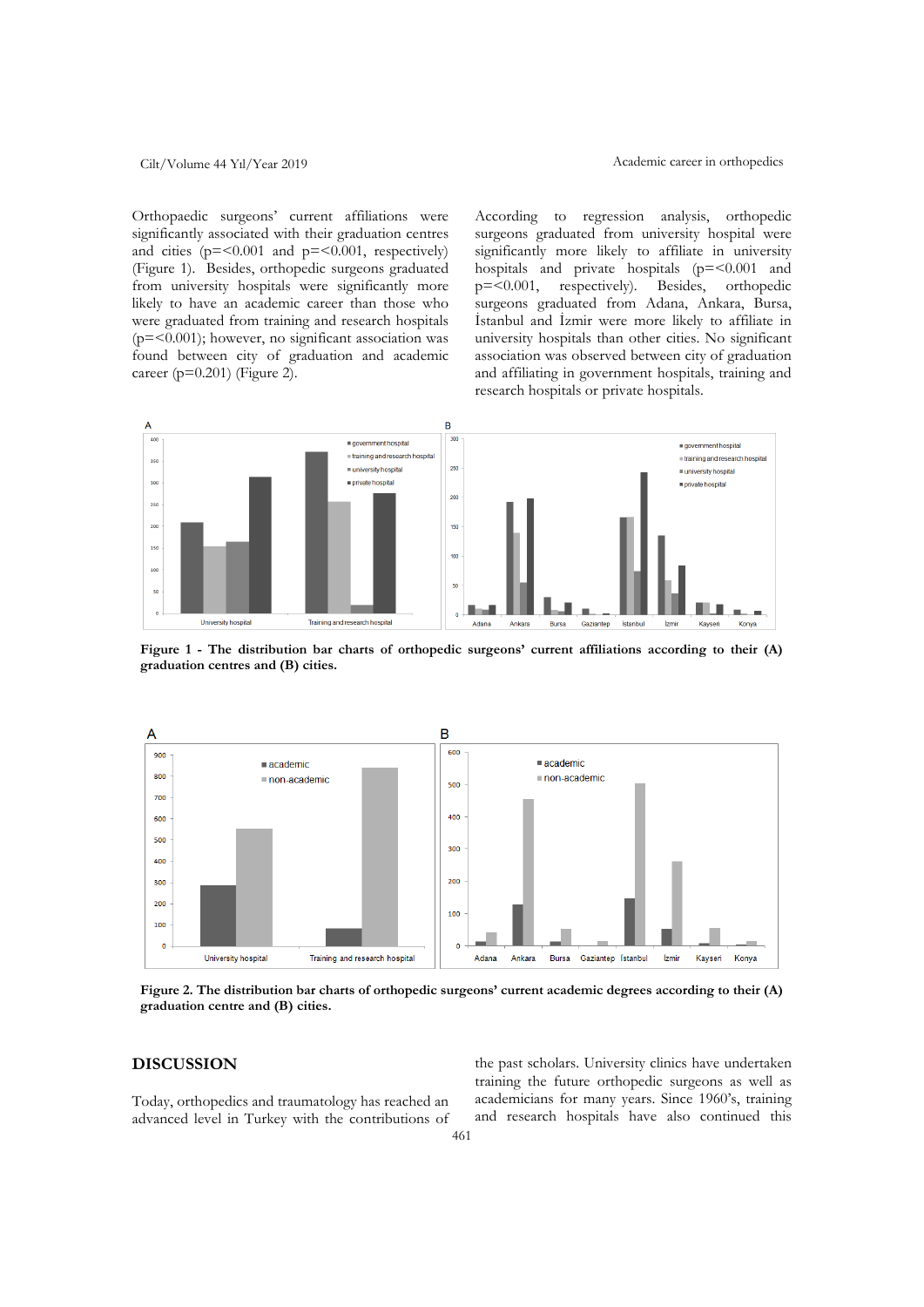education successfully in Turkey. The interest for future academic career in orthopedics and traumatology had been investigated by several studies in the literature. Park et al reported that; completion of a research fellowship, graduation from a top-20 medical school, and desire to become an academic surgeon were mostly associated with the choice of academic career2. Fan et al. investigated the academic career of their department's past residents via "Google", and authors observed that orthopedics residents choosing academic career had increased number of publications during residency<sup>3</sup>. In their study, Ahn et al. sent a survey to orthopedics and traumatology residents and chairs about future research activity; the authors found that having primary authorship of a study was the main predictive of future research activity4. In summary, all these studies mentioned above emphasized the impact of publication and research desire in future academic career.

Apart from other studies in the literature, we aimed to investigate orthopedic surgeons' academic career choices by evaluating their graduation centre and city. Previous studies reported increased publication rates among young orthopedic surgeons in recent years<sup>5,6</sup>. As known, research productivity is an important factor for the future academic career and a necessary condition for affiliating in a university. In the current study, we observed that orthopedic surgeons graduated from university hospitals are significantly more likely to have an academic career and academic affiliation. The main reason of this issue may be related to the more academic staff and published articles in university clinics than training and research hospitals. When we reviewed the published articles about orthopedics between 2012 and 2014, 324 articles were published by the scholars of training and research hospitals where as this number was two times more in university hospitals with 738 articles<sup>7</sup>.

In this study, we observed that the city where the orthopedic surgeon graduated from had no impact on their future academic career; however, it was significantly associated with affiliating in university hospital. Our results showed that, academic affiliation was highest in orthopedic surgeons graduated from both university and training and research hospitals of Ankara, İstanbul and İzmir. These cities have also highest number of graduated orthopedics and traumatology residents than other cities. When we reviewed the statics, five university from Ankara (Hacettepe, Ankara, Gazi, Baskent, and

Gülhane Universities Medical Schools), two university from Istanbul (Istanbul and Cerrahpasa Universities Medical Schools) and two university from İzmir (Ege and Dokuz Eylül Universities Medical Schools) were ranked in the top-10 list according to the number of articles that have been published in international peer-reviewed journal7. Although Istanbul has the highest number of orthopedics and traumatology graduation centres, Ankara was the most successful city with the highest number of articles published by the scholars7.

Our study has several limitations. Firstly, we evaluated graduation centres of orthopedic surgeons for the determination of academic career. Academic career may also be influenced by the number of articles and presentations. Secondly, we did not include education and training centers or universities outside the 8 largest cities. However, this was planned to create a homogeneous study cohort. Lastly, one of the other controversial issues in our study was to not classify the chief assistant staff in education and research hospitals as an academic career. In addition, some universities in our country require working for a certain period without academic title to take the title of assistant professor and associate professor in the university. We did not classify these two groups as an academic title, because whether these titles are true academic staffs is controversial. Nevertheless, this study reported the information of a large cohort with 1767 orthopedic surgeons. Besides, regression analyses were performed to assess multiple variables. The main strength of the current study was being the first study in the literature investigating the academic career of orthopedic surgeons in Turkey by comparing their graduation centres, and cities. In addition to that, this study evaluated nearly one third of orthopedic surgeons currently working in Turkey and evaluated the academic choice of orthopedic surgeons who had a mean 15 years of practice, that gave us valuable information about the academic career since 2000s in Turkey.'

According to our results, orthopedic surgeons graduated from university hospitals were significantly more likely to choose academic career in Turkey. This study gave valuable information about the impact of university hospitals on the academic career of orthopedic surgeons. Besides, this information may guide faculty of medicine students who have a desire for academic career in orthopedics and traumatology. On the other hand, it should not be forgotten that training and research hospitals, which had a valuable